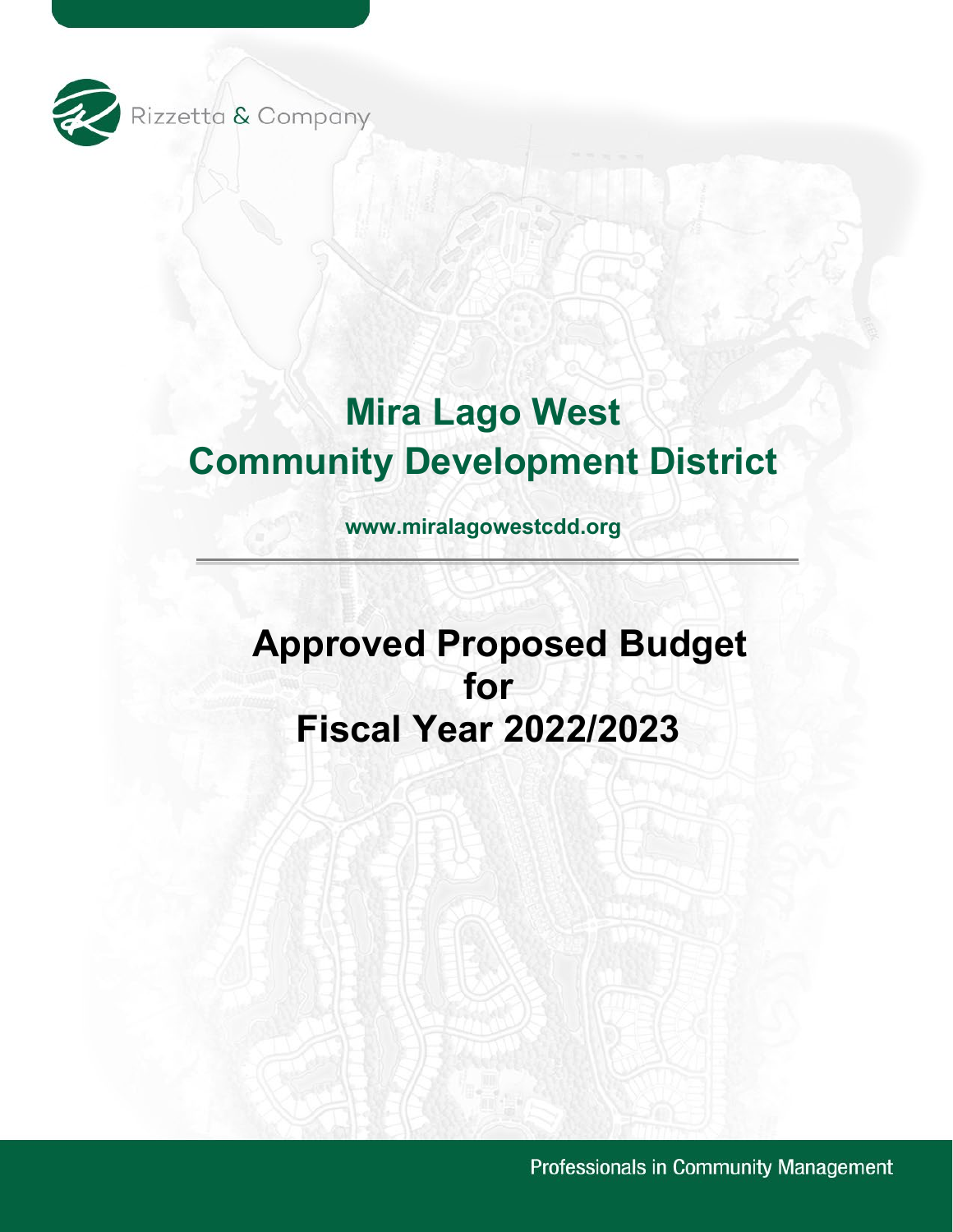## **Table of Contents**

|                                                               | Page         |
|---------------------------------------------------------------|--------------|
| <b>General Fund Budget for Fiscal Year 2022/2023</b>          | 1            |
| Reserve Fund Budget for Fiscal Year 2022/2023                 | $\mathbf{2}$ |
| Debt Service Fund Budget for Fiscal Year 2022/2023            | 3            |
| <b>Assessments Charts for Fiscal Year 2022/2023</b>           | 4            |
| <b>General Fund Budget Account Category Descriptions</b>      | 6            |
| <b>Reserve Fund Budget Account Category Descriptions</b>      | 9            |
| <b>Debt Service Fund Budget Account Category Descriptions</b> | 10           |

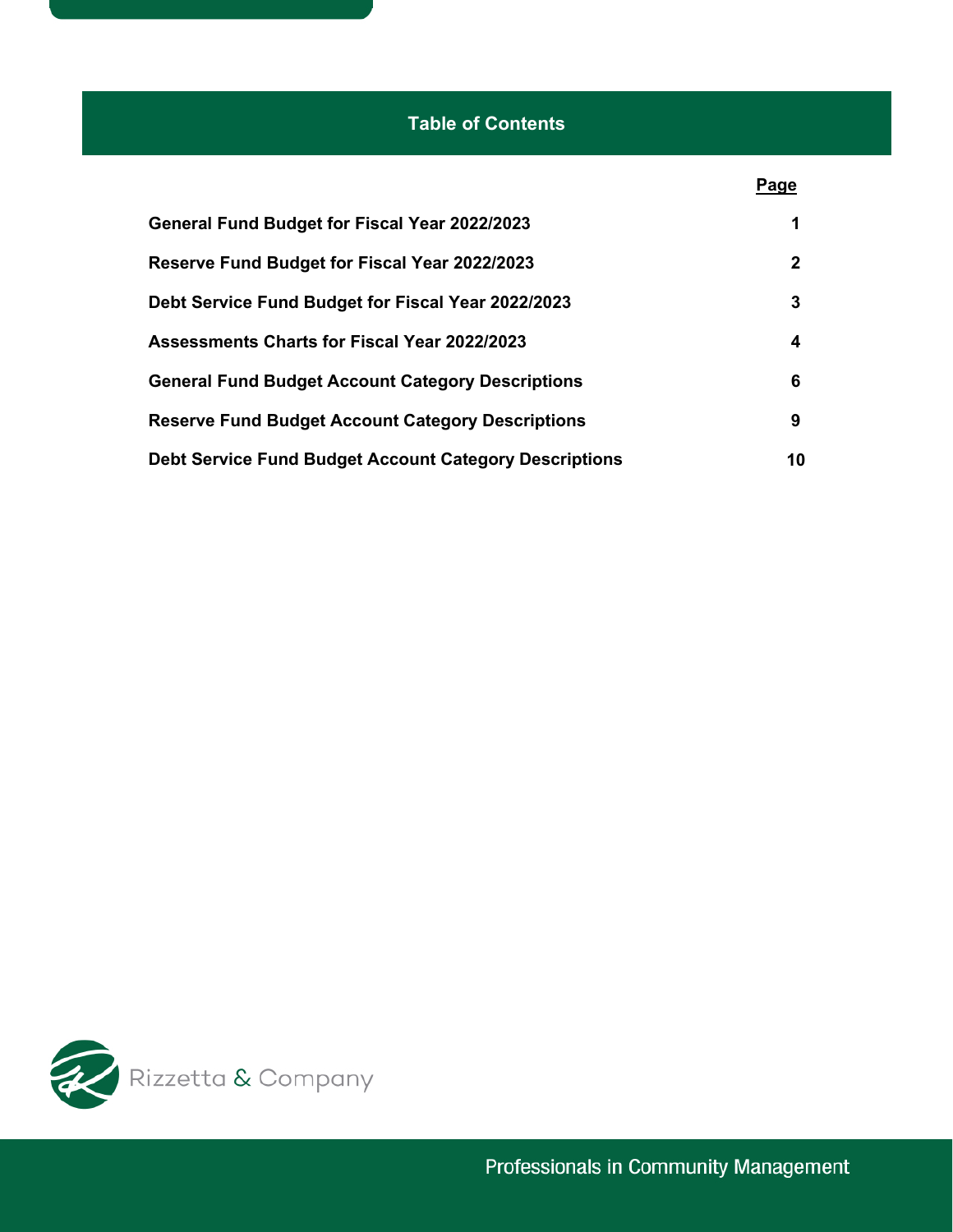#### **Approved Proposed Budget Mira Lago West Community Development District General Fund Fiscal Year 2022/2023**

|                | <b>Chart of Accounts Classification</b>                    | <b>Actual YTD</b><br>through<br>04/30/21 |                          | Projected<br>Annual<br><b>Totals</b><br>2021/2022 |                          | Annual<br><b>Budget for</b><br>2021/2022 |         | Projected<br><b>Budget</b><br>variance for<br>2021/2022 |                | <b>Budget for</b><br>2022/2023 |                | <b>Budget Increase</b><br>(Decrease) vs<br>2021/2022 |                          |
|----------------|------------------------------------------------------------|------------------------------------------|--------------------------|---------------------------------------------------|--------------------------|------------------------------------------|---------|---------------------------------------------------------|----------------|--------------------------------|----------------|------------------------------------------------------|--------------------------|
| 1              |                                                            |                                          |                          |                                                   |                          |                                          |         |                                                         |                |                                |                |                                                      |                          |
| $\overline{2}$ | <b>REVENUES</b>                                            |                                          |                          |                                                   |                          |                                          |         |                                                         |                |                                |                |                                                      |                          |
| 3              |                                                            |                                          |                          |                                                   |                          |                                          |         |                                                         |                |                                |                |                                                      |                          |
| 4              | <b>Interest Earnings</b>                                   |                                          |                          |                                                   |                          |                                          |         |                                                         |                |                                |                |                                                      |                          |
| 5              | <b>Interest Earnings</b>                                   | \$                                       | 6                        | \$                                                | 11                       | \$                                       |         | \$                                                      | 11             | \$                             |                | \$                                                   |                          |
| 6              | <b>Special Assessments</b>                                 |                                          |                          |                                                   |                          |                                          |         |                                                         |                |                                |                |                                                      |                          |
| $\overline{7}$ | <b>Tax Roll</b>                                            | \$                                       | 151,211                  | \$                                                | 151,211                  | \$                                       | 149,900 | \$                                                      | 1,311          | \$                             | 187,397        | \$                                                   | 37,497                   |
| 8              | <b>TOTAL REVENUES</b>                                      |                                          |                          |                                                   |                          |                                          |         |                                                         |                |                                |                |                                                      |                          |
| 9              |                                                            | \$                                       | 151,218                  | \$                                                | 151,222                  | \$                                       | 149.900 | \$                                                      | 1,322          | \$                             | 187,397        | \$                                                   | 37,497                   |
| 10<br>11       | Balance Forward from Prior Year                            |                                          | ÷.                       |                                                   | ÷                        |                                          |         |                                                         | ÷.             |                                |                |                                                      | ÷,                       |
| 12             |                                                            | \$                                       |                          | \$                                                |                          | \$                                       |         | \$                                                      |                | \$                             |                | \$                                                   |                          |
| 13             | TOTAL REVENUES AND BALANCE FORWARD                         | \$                                       | 151,218                  | \$                                                | 151,222                  | \$                                       | 149,900 | \$                                                      | 1,322          | \$                             | 187,397        | \$                                                   | 37,497                   |
| 14             |                                                            |                                          |                          |                                                   |                          |                                          |         |                                                         |                |                                |                |                                                      |                          |
| 15             | <b>EXPENDITURES - ADMINISTRATIVE</b>                       |                                          |                          |                                                   |                          |                                          |         |                                                         |                |                                |                |                                                      |                          |
| 16             |                                                            |                                          |                          |                                                   |                          |                                          |         |                                                         |                |                                |                |                                                      |                          |
| 17             | Legislative                                                |                                          |                          |                                                   |                          |                                          |         |                                                         |                |                                |                |                                                      |                          |
| 18             | <b>Supervisor Fees</b>                                     | \$                                       | 2,000                    | \$                                                | 3,429                    | \$                                       | 6,000   | \$                                                      | 2,571          | \$                             | 4,000          | \$                                                   | (2,000)                  |
| 19             | Financial & Administrative                                 |                                          |                          |                                                   |                          |                                          |         |                                                         |                |                                |                |                                                      |                          |
| 20             | <b>Administrative Services</b>                             | \$                                       | 2,756                    | \$                                                | 4,725                    | \$                                       | 4,725   | \$                                                      | $\blacksquare$ | \$                             | 4,914          | \$                                                   | 189                      |
| 21             | <b>District Management</b>                                 | \$                                       | 11,550                   | \$                                                | 19,800                   | \$                                       | 19,800  | \$                                                      |                | \$                             | 20,592         | \$                                                   | 792                      |
| 22             | <b>District Engineer</b>                                   | \$                                       | 3,665                    | \$                                                | 6,283                    | \$                                       | 5,000   | \$                                                      | (1, 283)       | \$                             | 5,000          | \$                                                   | L.                       |
| 23             | Disclosure Report                                          | \$                                       | ÷,                       | \$                                                | $\overline{a}$           | \$                                       | 5,000   | \$                                                      | 5,000          | \$                             | $\overline{a}$ | \$                                                   | (5,000)                  |
| 24             | <b>Trustees Fees</b>                                       | \$                                       | 2,200                    | \$                                                | 2,200                    | \$                                       | 3,500   | \$                                                      | 1,300          | \$                             | 3,775          | \$                                                   | 275                      |
| 25             | <b>Assessment Roll</b>                                     | \$                                       | 5,000                    | \$                                                | 5,000                    | \$                                       | 5,000   | \$                                                      |                | \$                             | 5,200          | \$                                                   | 200                      |
| 26             | Financial & Revenue Collections                            | \$                                       | 2,917                    | \$                                                | 5,001                    | \$                                       | 5,000   | \$                                                      | (1)            | \$                             | 5,200          | \$                                                   | 200                      |
| 27             | <b>Accounting Services</b>                                 | \$                                       | 8,778                    | \$                                                | 15,048                   | \$                                       | 15,048  | \$                                                      |                | \$                             | 15,650         | \$                                                   | 602                      |
| 28             | <b>Auditing Services</b>                                   | \$                                       |                          | \$                                                | ÷,                       | \$                                       | 3,400   | \$                                                      | 3,400          | \$                             | 4,000          | \$                                                   | 600                      |
| 29             | Public Officials Liability Insurance                       | \$                                       | 2,691                    | \$                                                | 2,691                    | \$                                       | 2,819   | \$                                                      | 128            | \$                             | 3,391          | \$                                                   | 572                      |
| 30             | <b>Legal Advertising</b>                                   | \$                                       | 1,590                    | \$                                                | 2,726                    | \$                                       | 1,000   | \$                                                      | (1,726)        | \$                             | 3,000          | \$                                                   | 2,000                    |
| 31             | Dues, Licenses & Fees                                      | \$                                       | 175                      | \$                                                | 175                      | \$                                       | 175     | \$                                                      |                | \$                             | 175            | \$                                                   | $\overline{\phantom{a}}$ |
| 32             | Website Hosting, Maintenance, Backup (and<br>Legal Counsel | \$                                       | 2,000                    | \$                                                | 3,429                    | \$                                       | 2,500   | \$                                                      | (929)          | \$                             | 2,500          | \$                                                   | $\overline{\phantom{a}}$ |
| 33             | <b>District Counsel</b>                                    |                                          |                          |                                                   |                          |                                          |         |                                                         |                |                                |                |                                                      |                          |
| 34<br>35       |                                                            | \$                                       | ÷                        | \$                                                | ÷,                       | \$                                       | 3,500   | \$                                                      | 3,500          | \$                             | 3,500          | \$                                                   | $\overline{\phantom{a}}$ |
| 36             | <b>Administrative Subtotal</b>                             | \$                                       | 45,321                   | \$                                                | 70,505                   | \$                                       |         | \$                                                      | 11,962         | \$                             | 80,897         | \$                                                   |                          |
| 37             |                                                            |                                          |                          |                                                   |                          |                                          | 82,467  |                                                         |                |                                |                |                                                      | (1,570)                  |
| 38             | <b>EXPENDITURES - FIELD OPERATIONS</b>                     |                                          |                          |                                                   |                          |                                          |         |                                                         |                |                                |                |                                                      |                          |
| 39             |                                                            |                                          |                          |                                                   |                          |                                          |         |                                                         |                |                                |                |                                                      |                          |
| 40             | <b>Electric Utility Services</b>                           |                                          |                          |                                                   |                          |                                          |         |                                                         |                |                                |                |                                                      |                          |
| 41             | <b>Utility Services</b>                                    | \$                                       | 2,290                    | \$                                                | 3,926                    | \$                                       | 5,500   | \$                                                      | 1,574          | \$                             | 5,500          | \$                                                   | ÷                        |
| 42             | Stormwater Control                                         |                                          |                          |                                                   |                          |                                          |         |                                                         |                |                                |                |                                                      |                          |
| 43             | Aquatic Maintenance                                        | \$                                       | 9,632                    | \$                                                | 14,512                   | \$                                       | 14,600  | \$                                                      | 88             | \$                             | 15,325         | \$                                                   | 725                      |
| 44             | Fountain Service Repairs & Maintenance                     | \$                                       | $\blacksquare$           | \$                                                |                          | \$                                       | 1,500   | \$                                                      | 1,500          | \$                             | 1,500          | \$                                                   | $\overline{\phantom{a}}$ |
| 45             | Lake/Pond Bank Maintenance                                 | \$                                       | $\blacksquare$           | \$                                                | $\blacksquare$           | \$                                       | 6,000   | \$                                                      | 6,000          | \$                             | 6,000          | \$                                                   | $\sim$                   |
| 46             | Mitigation Area Monitoring & Maintenance                   | \$                                       | $\blacksquare$           | \$                                                | $\centerdot$             | \$                                       | 2,783   | \$                                                      | 2,783          | \$                             | 2,783          | \$                                                   | $\overline{\phantom{a}}$ |
| 47             | Aquatic Plant Replacement                                  | \$                                       | $\overline{\phantom{a}}$ | \$                                                | ÷,                       | \$                                       | 2,000   | \$                                                      | 2,000          | \$                             | 2,000          | \$                                                   | $\overline{\phantom{a}}$ |
| 48             | Other Physical Environment                                 |                                          |                          |                                                   |                          |                                          |         |                                                         |                |                                |                |                                                      |                          |
| 49             | General Liability Insurance / Property                     | \$                                       | 3,076                    | \$                                                | 3,076                    | \$                                       | 3,217   | \$                                                      | 141            | \$                             | 3,537          | \$                                                   | 320                      |
| 50             | Landscape Maintenance                                      | \$                                       | 16,191                   | \$                                                | 27,756                   | \$                                       | 31,500  | \$                                                      | 3,744          | \$                             | 30,000         | \$                                                   | (1,500)                  |
| 51             | Contingency                                                |                                          |                          |                                                   |                          |                                          |         |                                                         |                |                                |                |                                                      |                          |
| 52             | Miscellaneous Contingency                                  | \$                                       | $\blacksquare$           | \$                                                | $\overline{\phantom{a}}$ | \$                                       | 333     | \$                                                      | 333            | \$                             | 39,855         | \$                                                   | 39,522                   |
| 53             |                                                            |                                          |                          |                                                   |                          |                                          |         |                                                         |                |                                |                |                                                      |                          |
| 54             | <b>Field Operations Subtotal</b>                           | \$                                       | 31,189                   | \$                                                | 49,270                   | \$                                       | 67,433  | \$                                                      | 18,163         | \$                             | 106,500        | \$                                                   | 39,067                   |
| 55             |                                                            |                                          |                          |                                                   |                          |                                          |         |                                                         |                |                                |                |                                                      |                          |
| 56             | <b>TOTAL EXPENDITURES</b>                                  | \$                                       | 76,510                   | \$                                                | 119,775                  | \$                                       | 149,900 | \$                                                      | 30,125         | \$                             | 187,397        | \$                                                   | 37,497                   |
| 57             |                                                            |                                          |                          |                                                   |                          |                                          |         |                                                         |                |                                |                |                                                      |                          |
| 58             | <b>EXCESS OF REVENUES OVER EXPENDITURES</b>                | \$                                       | 74,708                   | \$                                                | 31,447                   | \$                                       | ٠       | \$                                                      | 31,447         | \$                             |                | \$                                                   | $\overline{\phantom{a}}$ |
| 59             |                                                            |                                          |                          |                                                   |                          |                                          |         |                                                         |                |                                |                |                                                      |                          |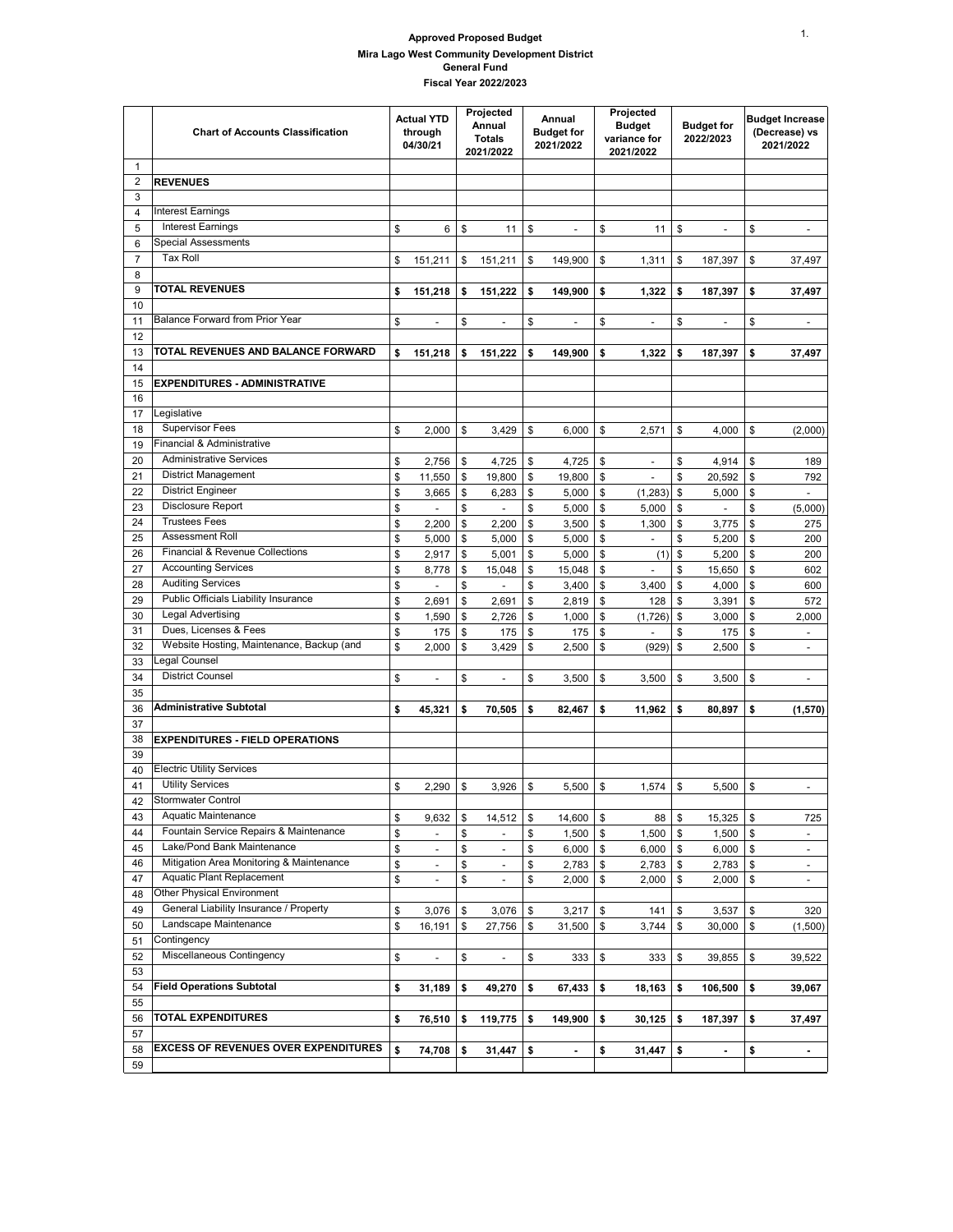#### **Approved Proposed Budget Mira Lago West Community Development District Reserve Fund Fiscal Year 2022/2023**

|    | <b>Chart of Accounts Classification</b> | Actual<br><b>YTD</b><br>through<br>04/30/21 | Projected<br>Annual<br><b>Totals</b><br>2021/2022 |                | Annual<br><b>Budget for</b><br>2021/2022 |        | Projected<br><b>Budget</b><br>variance<br>for<br>2021/2022 |                          | <b>Budget for</b><br>2022/2023 |                | <b>Budget</b><br>Increase<br>(Decrease) vs<br>2021/2022 |
|----|-----------------------------------------|---------------------------------------------|---------------------------------------------------|----------------|------------------------------------------|--------|------------------------------------------------------------|--------------------------|--------------------------------|----------------|---------------------------------------------------------|
| 1  |                                         |                                             |                                                   |                |                                          |        |                                                            |                          |                                |                |                                                         |
| 2  | <b>REVENUES</b>                         |                                             |                                                   |                |                                          |        |                                                            |                          |                                |                |                                                         |
| 3  |                                         |                                             |                                                   |                |                                          |        |                                                            |                          |                                |                |                                                         |
| 4  | Interest Earnings                       |                                             |                                                   |                |                                          |        |                                                            |                          |                                |                |                                                         |
| 5  | <b>Interest Earnings</b>                | \$<br>$\overline{2}$                        | \$                                                | 2              | \$                                       |        | \$                                                         | $\overline{2}$           | \$                             | $\overline{a}$ | \$                                                      |
| 6  | <b>Special Assessments</b>              |                                             |                                                   |                |                                          |        |                                                            |                          |                                |                |                                                         |
| 7  | <b>Tax Roll</b>                         | \$<br>10,000                                | \$                                                | 10,000         | \$                                       | 10,000 | \$                                                         | $\overline{\phantom{0}}$ | \$                             | 10,000         | \$                                                      |
| 8  |                                         |                                             |                                                   |                |                                          |        |                                                            |                          |                                |                |                                                         |
| 9  | <b>TOTAL REVENUES</b>                   | \$<br>10,002                                | \$                                                | 10,002         | \$                                       | 10,000 | \$                                                         | $\overline{2}$           | \$                             | 10,000         | \$                                                      |
| 10 |                                         |                                             |                                                   |                |                                          |        |                                                            |                          |                                |                |                                                         |
| 11 | <b>TOTAL REVENUES AND BALANCE</b>       | \$<br>10,002                                | \$                                                | 10,002         | \$                                       | 10,000 | \$                                                         | $\mathbf{2}$             | \$                             | 10,000         | \$                                                      |
| 12 |                                         |                                             |                                                   |                |                                          |        |                                                            |                          |                                |                |                                                         |
| 13 | <b>EXPENDITURES</b>                     |                                             |                                                   |                |                                          |        |                                                            |                          |                                |                |                                                         |
| 14 |                                         |                                             |                                                   |                |                                          |        |                                                            |                          |                                |                |                                                         |
| 15 | Contingency                             |                                             |                                                   |                |                                          |        |                                                            |                          |                                |                |                                                         |
| 16 | <b>Capital Reserves</b>                 | \$<br>10,002                                | \$                                                | 10,002         | \$                                       | 10,000 | \$                                                         | (2)                      | \$                             | 10,000         | \$                                                      |
| 17 |                                         |                                             |                                                   |                |                                          |        |                                                            |                          |                                |                |                                                         |
| 18 | <b>TOTAL EXPENDITURES</b>               | \$<br>10,002                                | \$                                                | 10,002         | \$                                       | 10,000 | \$                                                         | (2)                      | \$                             | 10,000         | \$                                                      |
| 19 |                                         |                                             |                                                   |                |                                          |        |                                                            |                          |                                |                |                                                         |
| 20 | <b>EXCESS OF REVENUES OVER</b>          | \$                                          | \$                                                | $\blacksquare$ | \$                                       | ۰      | \$                                                         | $\blacksquare$           | \$                             | $\blacksquare$ | \$                                                      |
| 21 |                                         |                                             |                                                   |                |                                          |        |                                                            |                          |                                |                |                                                         |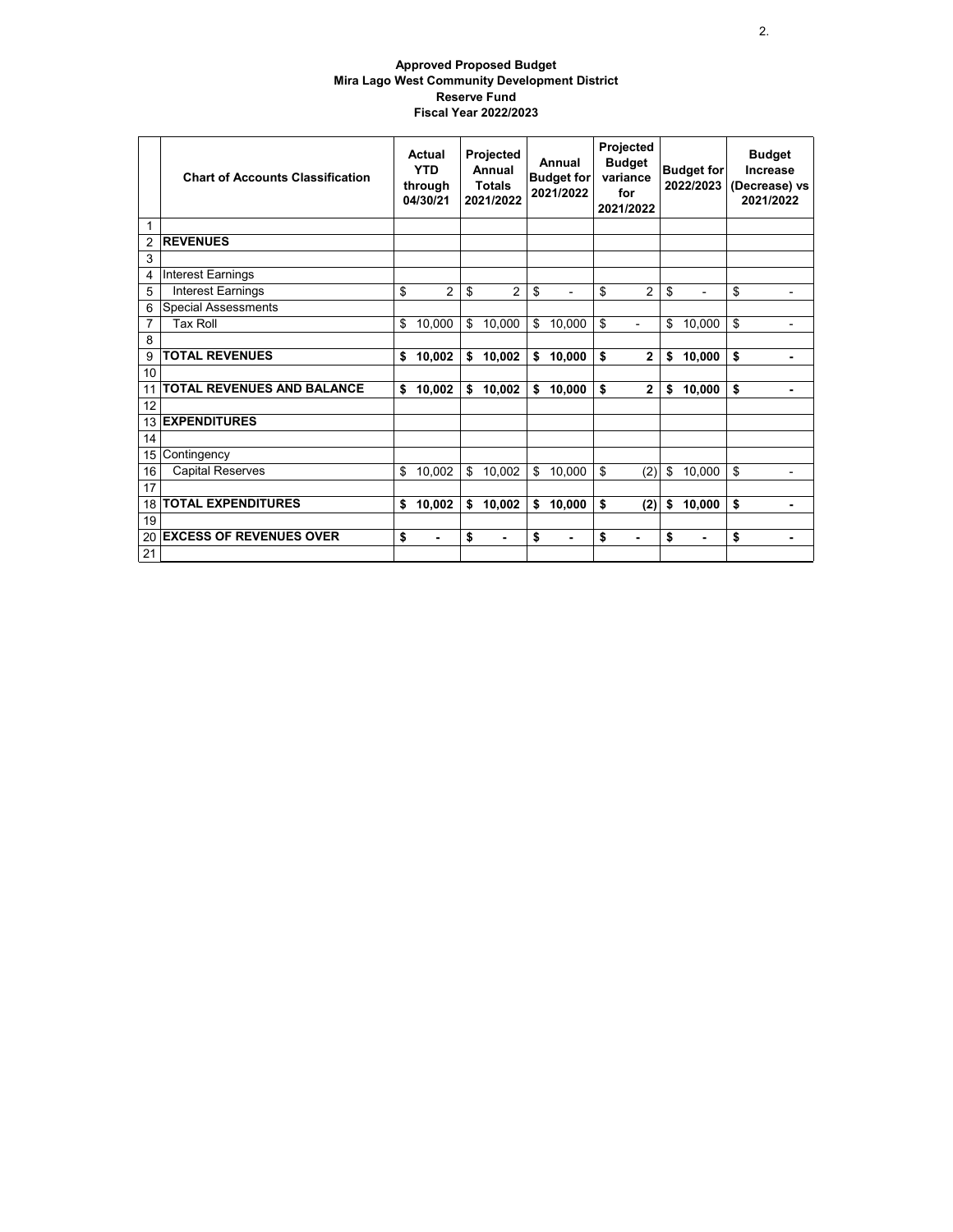### **Mira Lago West Community Development District Debt Service Fiscal Year 2022/2023**

| <b>Chart of Accounts Classification</b>     | Series 2022  | <b>Budget for</b><br>2022/2023 |
|---------------------------------------------|--------------|--------------------------------|
|                                             |              |                                |
| <b>REVENUES</b>                             |              |                                |
| <b>Special Assessments</b>                  |              |                                |
| Net Special Assessments                     | \$244,504.15 | \$244,504.15                   |
|                                             |              |                                |
| <b>TOTAL REVENUES</b>                       | \$244,504.15 | \$244,504.15                   |
|                                             |              |                                |
|                                             |              |                                |
| <b>EXPENDITURES</b>                         |              |                                |
| <b>Administrative</b>                       |              |                                |
| Financial & Administrative                  |              |                                |
| Debt Service Obligation                     | \$244,504.15 | \$244,504.15                   |
| <b>Administrative Subtotal</b>              | \$244,504.15 | \$244,504.15                   |
|                                             |              |                                |
| <b>TOTAL EXPENDITURES</b>                   | \$244,504.15 | \$244,504.15                   |
|                                             |              |                                |
| <b>EXCESS OF REVENUES OVER EXPENDITURES</b> | \$0.00       | \$0.00                         |

Hillsborough County Collection Costs (2%) and Early Payment Discounts (4% 6%

#### **Gross assessments \$259,889.62**

#### **Notes:**

1. Tax Roll Collection Costs and Early Payment Discount is 6% of Tax Roll. Budgeted net of tax roll assessments. See Assessment Table.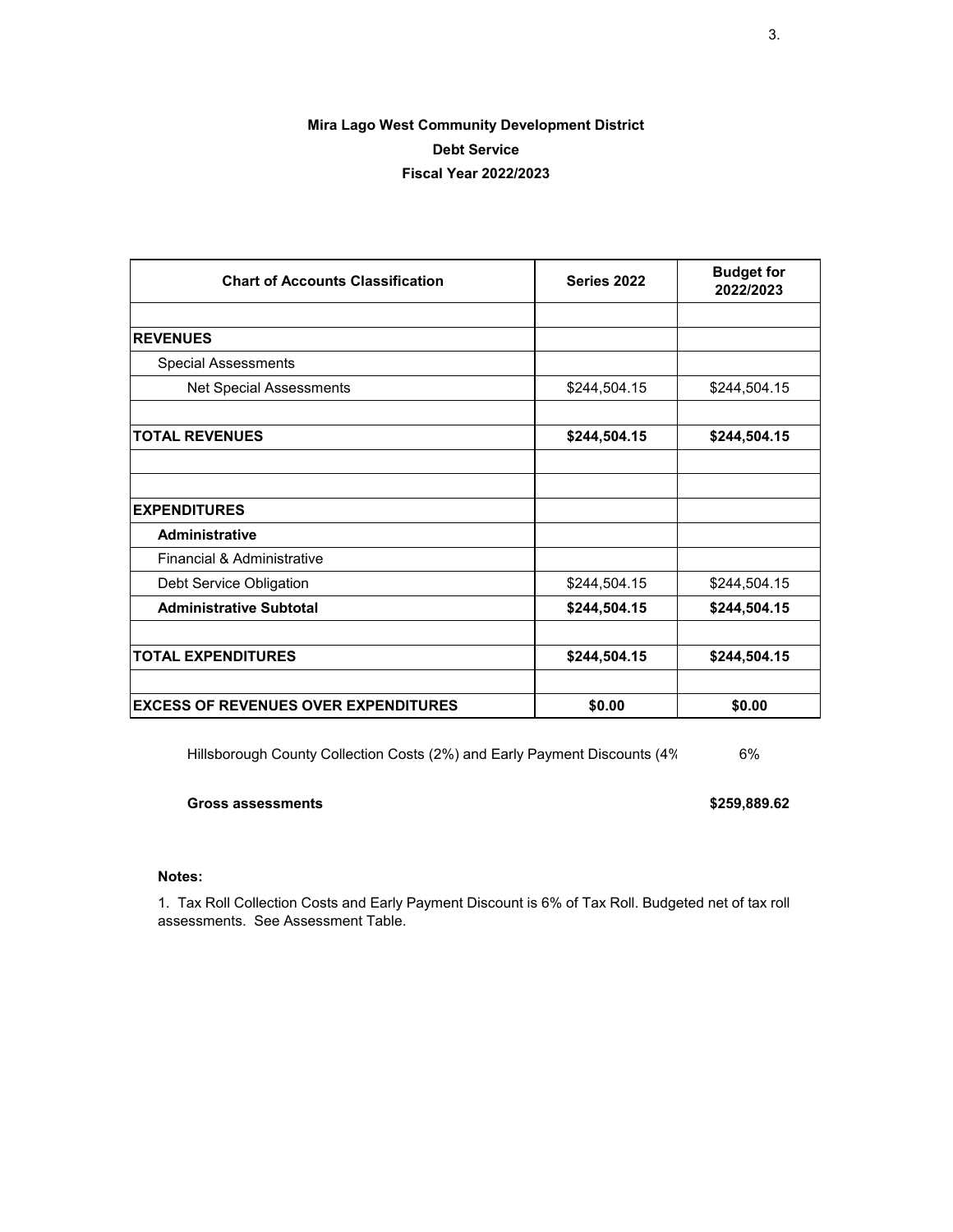| FISCAL YEAR 2022/2023 O&M & DEBT SERVICE ASSESSMENT SCHEDULE                                                                                                                                              |           |                            |                              |                     |
|-----------------------------------------------------------------------------------------------------------------------------------------------------------------------------------------------------------|-----------|----------------------------|------------------------------|---------------------|
| 2022/2023 O&M Budget                                                                                                                                                                                      |           | \$197,397.00               |                              |                     |
| Hillsborough Collection Costs @                                                                                                                                                                           | 2%        | \$4,199.94                 |                              |                     |
| Early Payment Discount @                                                                                                                                                                                  | 4%        | \$8,399.87                 |                              |                     |
| 2021/2022 Total                                                                                                                                                                                           |           | \$209,996.81               |                              |                     |
|                                                                                                                                                                                                           |           |                            |                              |                     |
| 2021/2022 O&M Budget                                                                                                                                                                                      |           | \$159,900.00               |                              |                     |
| 2022/2023 O&M Budget                                                                                                                                                                                      |           | \$197,397.00               |                              |                     |
| <b>Total Difference</b>                                                                                                                                                                                   |           | \$37,497.00                |                              |                     |
|                                                                                                                                                                                                           |           | PER UNIT ANNUAL ASSESSMENT | Proposed Increase / Decrease |                     |
|                                                                                                                                                                                                           | 2021/2022 | 2022/2023                  | \$                           | %                   |
|                                                                                                                                                                                                           |           |                            |                              |                     |
|                                                                                                                                                                                                           | \$440.44  | \$394.61                   | $-$45.83$                    |                     |
|                                                                                                                                                                                                           | \$280.70  | \$346.53                   | \$65.83                      | $-10.41%$<br>23.45% |
|                                                                                                                                                                                                           | \$721.14  | \$741.14                   | \$20.00                      | 2.77%               |
|                                                                                                                                                                                                           | \$528.54  | \$473.53                   | $-$ \$55.01                  |                     |
| Series 2022 Debt Service - Single Family 50' (1)<br>Operations/Maintenance - Single Family 50'<br>Total<br>Series 2022 Debt Service - Single Family 60' (1)<br>Operations/Maintenance - Single Family 60' | \$280.70  | \$346.53                   | \$65.83                      | $-10.41%$<br>23.45% |

**(1) Debt Service assessments decreased subsequent to the refunding of the Series 2016 bonds.**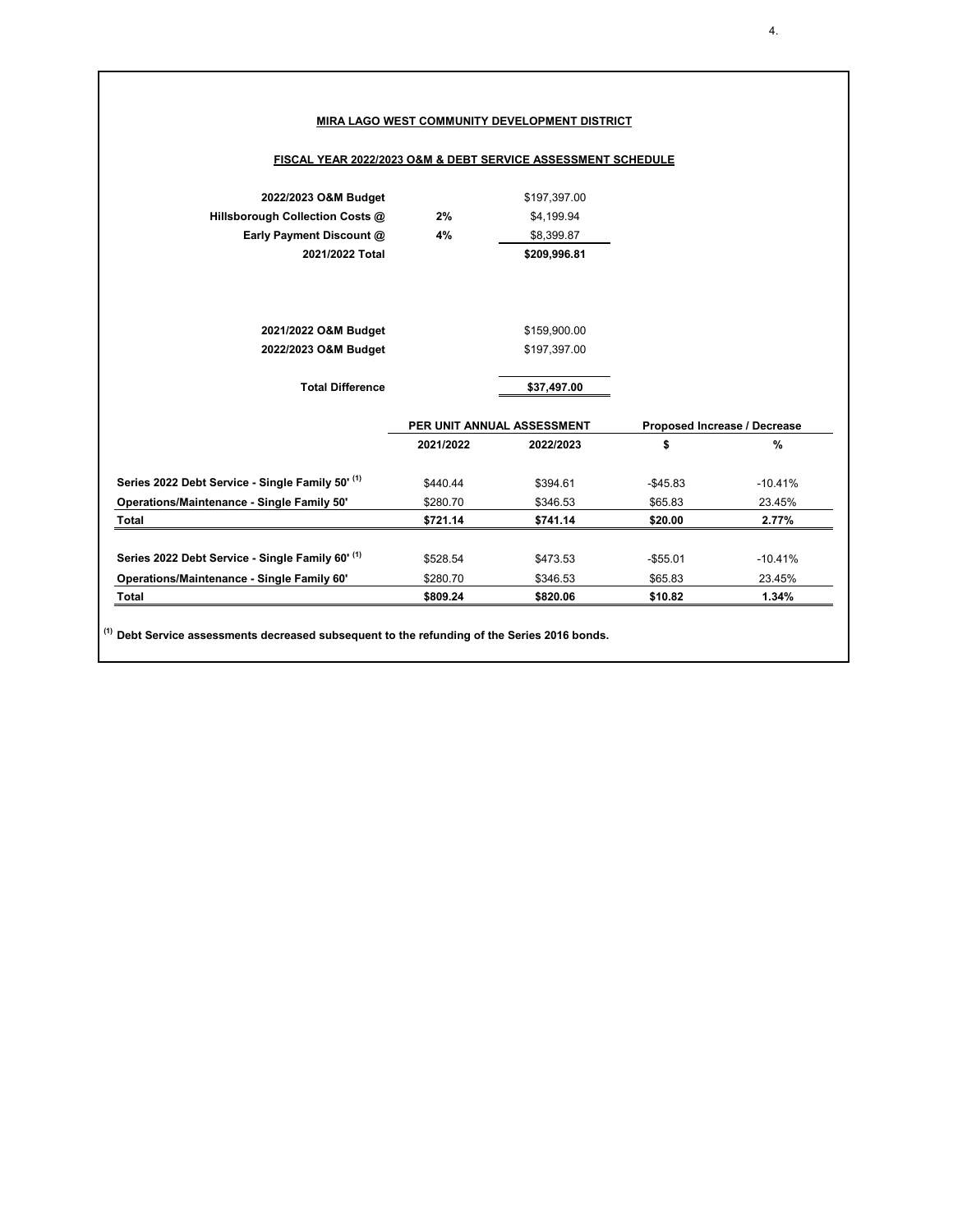#### **MIRA LAGO WEST COMMUNITY DEVELOPMENT DISTRICT**

#### **FISCAL YEAR 2022/2023 O&M & DEBT SERVICE ASSESSMENT SCHEDULE**

| <b>TOTAL O&amp;M BUDGET</b>     |    | \$197.397.00 |
|---------------------------------|----|--------------|
| COLLECTION COSTS @              | 2% | \$4.199.94   |
| <b>EARLY PAYMENT DISCOUNT @</b> | 4% | \$8,399.87   |
| <b>TOTAL O&amp;M ASSESSMENT</b> |    | \$209.996.81 |

|                                                                                  |                | <b>UNITS ASSESSED</b>   |                   |              | ALLOCATION OF O&M ASSESSMENT |                       | PER LOT ANNUAL ASSESSMENT |                        |                        |  |  |
|----------------------------------------------------------------------------------|----------------|-------------------------|-------------------|--------------|------------------------------|-----------------------|---------------------------|------------------------|------------------------|--|--|
|                                                                                  |                | <b>SERIES 2022</b>      |                   | <b>TOTAL</b> | % TOTAL                      | <b>TOTAL</b>          |                           | <b>DEBT</b>            |                        |  |  |
| <b>LOT SIZE</b>                                                                  | <b>O&amp;M</b> | <b>DEBT SERVICE (1)</b> | <b>EAU FACTOR</b> | EAU's        | EAU's                        | <b>O&amp;M BUDGET</b> | O&M <sup>(2)</sup>        | SERVICE <sup>(3)</sup> | $TOTAL$ <sup>(4)</sup> |  |  |
|                                                                                  |                |                         |                   |              |                              |                       |                           |                        |                        |  |  |
|                                                                                  |                |                         |                   |              |                              |                       |                           |                        |                        |  |  |
| Single Family 50'                                                                | 343            | 343                     | 1.00              | 343.00       | 56.60%                       | \$118,859.58          | \$346.53                  | \$394.61               | \$741.14               |  |  |
| Single Family 60'                                                                | 263            | 263                     | 1.00              | 263.00       | 43.40%                       | \$91,137.23           | \$346.53                  | \$473.53               | \$820.06               |  |  |
|                                                                                  |                |                         |                   |              |                              |                       |                           |                        |                        |  |  |
|                                                                                  | 606            | 606                     |                   | 606.00       | 100.00%                      | \$209,996.81          |                           |                        |                        |  |  |
|                                                                                  |                |                         |                   |              |                              |                       |                           |                        |                        |  |  |
| LESS: Hillsborough County Collection Costs (2%) and Early Payment Discounts (4%) |                |                         |                   |              |                              | (\$12,599.81)         |                           |                        |                        |  |  |
|                                                                                  |                |                         |                   |              |                              |                       |                           |                        |                        |  |  |
| Net Revenue to be Collected                                                      |                |                         |                   |              |                              | \$197,397.00          |                           |                        |                        |  |  |
|                                                                                  |                |                         |                   |              |                              |                       |                           |                        |                        |  |  |

**(1) Reflects the number of total lots with Series 2022 debt outstanding. The previous Series 2016 bonds were refunded for Series 2022 bonds.**

**(2) Note this assessment table reflects an equal per unit O&M assessment approved by the Board of Supervisors.**

**(3) Annual debt service assessment per lot adopted in connection with the Series 2022 bond issue. Annual assessment includes principal, interest, Hillsborough County collection costs and early payment discounts.**

**(4) Annual assessment that will appear on November 2022 Hillsborough County property tax bill. Amount shown includes all applicable collection costs. Property owner is eligible for a discount of up to 4% if paid early.**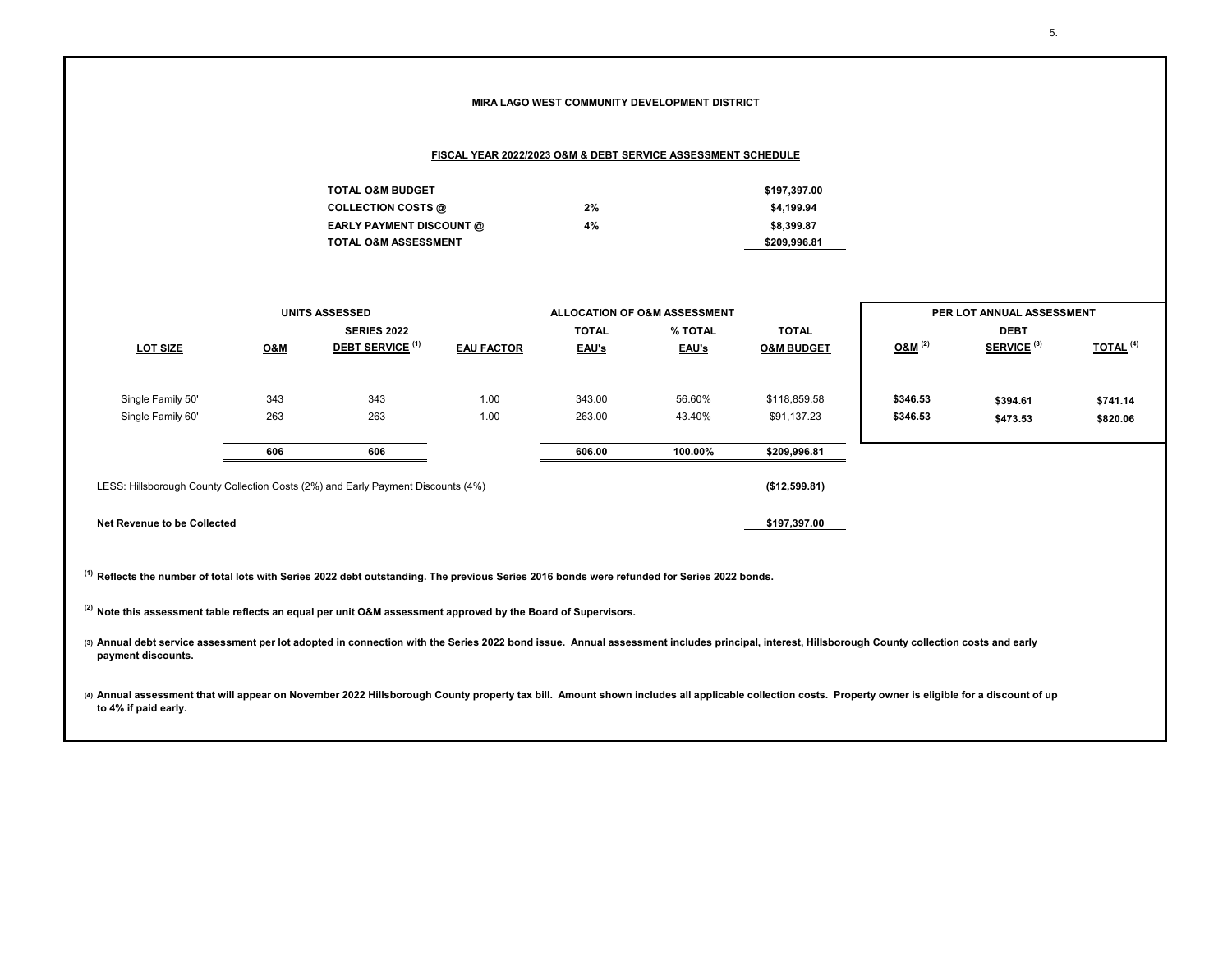## **GENERAL FUND BUDGET ACCOUNT CATEGORY DESCRIPTION**

The General Fund Budget Account Category Descriptions are subject to change at any time depending on its application to the District. Please note, not all General Fund Budget Account Category Descriptions are applicable to the District indicated above. Uses of the descriptions contained herein are intended for general reference.

## **REVENUES:**

**Tax Roll:** The District levies Non-Ad Valorem Special Assessments on all of the assessable property within the District to pay for operating expenditures incurred during the Fiscal Year. The assessments may be collected in two ways. The first is by placing them on the County's Tax Roll, to be collected with the County's Annual Property Tax Billing. This method is only available to land properly platted within the time limits prescribed by the County.

**Event Rental:** The District may receive monies for event rentals for such things as weddings, birthday parties, etc.

**Facilities Rentals:** The District may receive monies for the rental of certain facilities by outside sources, for such items as office space, snack bar/restaurants etc.

# **EXPENDITURES – ADMINISTRATIVE:**

**Supervisor Fees:** The District may compensate its supervisors within the appropriate statutory limits of \$200.00 maximum per meeting within an annual cap of \$4,800.00 per supervisor.

**Administrative Services:** The District will incur expenditures for the day to today operation of District matters. These services include support for the District Management function, recording and preparation of meeting minutes, records retention and maintenance in accordance with Chapter 119, Florida Statutes, and the District's adopted Rules of Procedure, preparation and delivery of agenda, overnight deliveries, facsimiles, and phone calls.

**District Management:** The District as required by statute, will contract with a firm to provide for the management and administration of the District's day-to-day needs. These services include the conducting of board meetings, workshops, the overall administration of District functions, all required state, and local filings, preparation of the annual budget, purchasing, risk management, preparing various resolutions, and all other secretarial duties requested by the District throughout the year is also reflected in this amount.

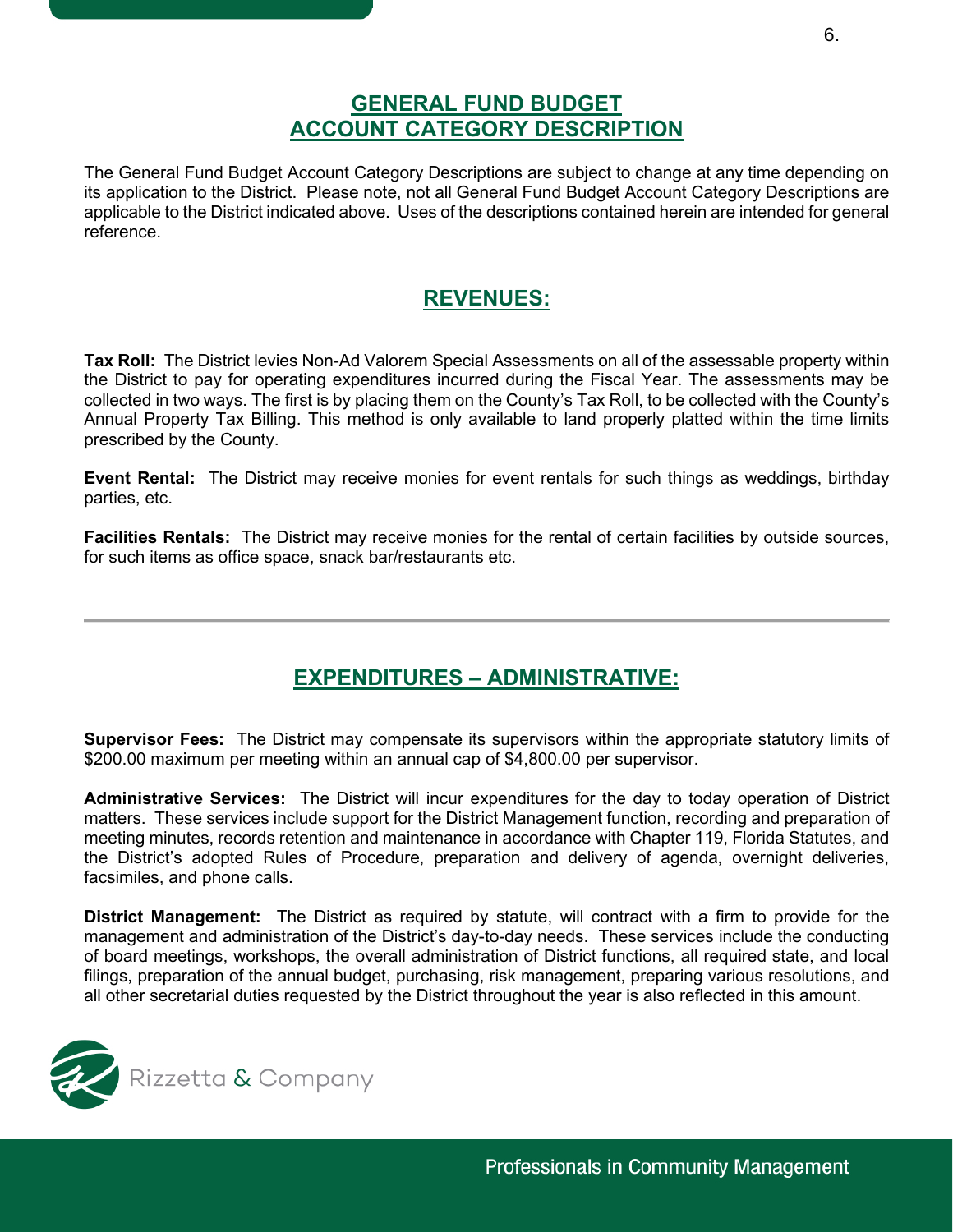**District Engineer:** The District's engineer provides general engineering services to the District. Among these services are attendance at and preparation for monthly board meetings, review of construction invoices and all other engineering services requested by the district throughout the year.

**Disclosure Report:** The District is required to file quarterly and annual disclosure reports, as required in the District's Trust Indenture, with the specified repositories. This is contracted out to a third party in compliance with the Trust Indenture.

**Trustee's Fees:** The District will incur annual trustee's fees upon the issuance of bonds for the oversight of the various accounts relating to the bond issues.

**Assessment Roll:** The District will contract with a firm to prepare, maintain and certify the assessment roll(s) and annually levy a non-ad Valorem assessment for operating and debt service expenses.

**Financial & Revenue Collections:** Services of the Collection Agent include all functions necessary for the timely billing and collection and reporting of District assessments in order to ensure adequate funds to meet the District's debt service and operations and maintenance obligations. The Collection Agent also maintains and updates the District's lien book(s) annually and provides for the release of liens on the property after the full collection of bond debt levied on particular properties.

**Accounting Services:** Services include the preparation and delivery of the District's financial statements in accordance with Governmental Accounting Standards, accounts payable and accounts receivable functions, asset tracking, investment tracking, capital program administration and requisition processing, filing of annual reports required by the State of Florida and monitoring of trust account activity.

**Auditing Services:** The District is required annually to conduct an audit of its financial records by an Independent Certified Public Accounting firm, once it reaches certain revenue and expenditure levels, or has issued bonds and incurred debt.

**Public Officials Liability Insurance:** The District will incur expenditures for public officials' liability insurance for the Board and Staff.

**Legal Advertising:** The District will incur expenditures related to legal advertising. The items for which the District will advertise include, but are not limited to meeting schedules, special meeting notices, and public hearings, bidding etc. for the District based on statutory guidelines

**Bank Fees:** The District will incur bank service charges during the year.

**Dues, Licenses & Fees:** The District is required to pay an annual fee to the Department of Economic Opportunity, along with other items which may require licenses or permits, etc.

**Miscellaneous Fees:** The District could incur miscellaneous throughout the year, which may not fit into any standard categories.

**Website Hosting, Maintenance and Email:** The District may incur fees as they relate to the development and ongoing maintenance of its own website along with possible email services if requested.

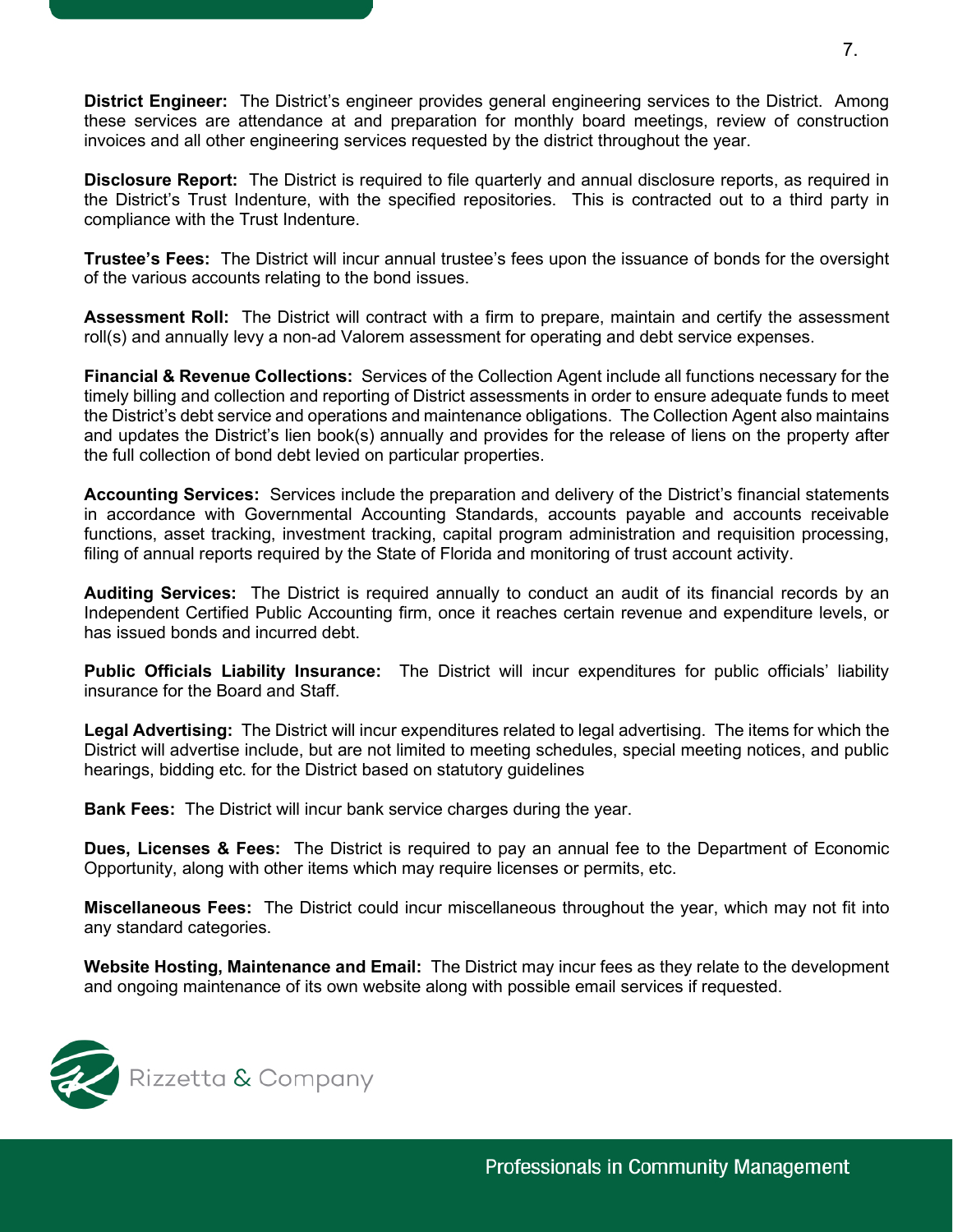**District Counsel:** The District's legal counsel provides general legal services to the District. Among these services are attendance at and preparation for monthly board meetings, review of operating and maintenance contracts and all other legal services requested by the district throughout the year.

# **EXPENDITURES - FIELD OPERATIONS:**

**Electric Utility Services:** The District will incur electric utility expenditures for general purposes such as irrigation timers, lift station pumps, fountains, etc.

**Aquatic Maintenance:** Expenses related to the care and maintenance of the lakes and ponds for the control of nuisance plant and algae species.

**Fountain Service Repairs & Maintenance:** The District may incur expenses related to maintaining the fountains within throughout the Parks & Recreational areas

**Lake/Pond Bank Maintenance:** The District may incur expenditures to maintain lake banks, etc. for the ponds and lakes within the District's boundaries, along with planting of beneficial aquatic plants, stocking of fish, mowing and landscaping of the banks as the District determines necessary.

**Mitigation Area Monitoring & Maintenance:** The District may be required to provide for certain types of monitoring and maintenance activities for various mitigation areas by other governmental entities.

**Aquatic Plant Replacement:** The expenses related to replacing beneficial aquatic plants, which may or may not have been required by other governmental entities.

**General Liability Insurance:** The District will incur fees to insure items owned by the District for its general liability needs

**Property Insurance:** The District will incur fees to insure items owned by the District for its property needs

**Landscape Maintenance:** The District will incur expenditures to maintain the rights-of-way, median strips, recreational facilities including pond banks, entryways, and similar planting areas within the District. These services include but are not limited to monthly landscape maintenance, fertilizer, pesticides, annuals, mulch, and irrigation repairs.

**Miscellaneous Contingency:** Monies collected and allocated for expenses that the District could incur throughout the year, which may not fit into any standard categories.

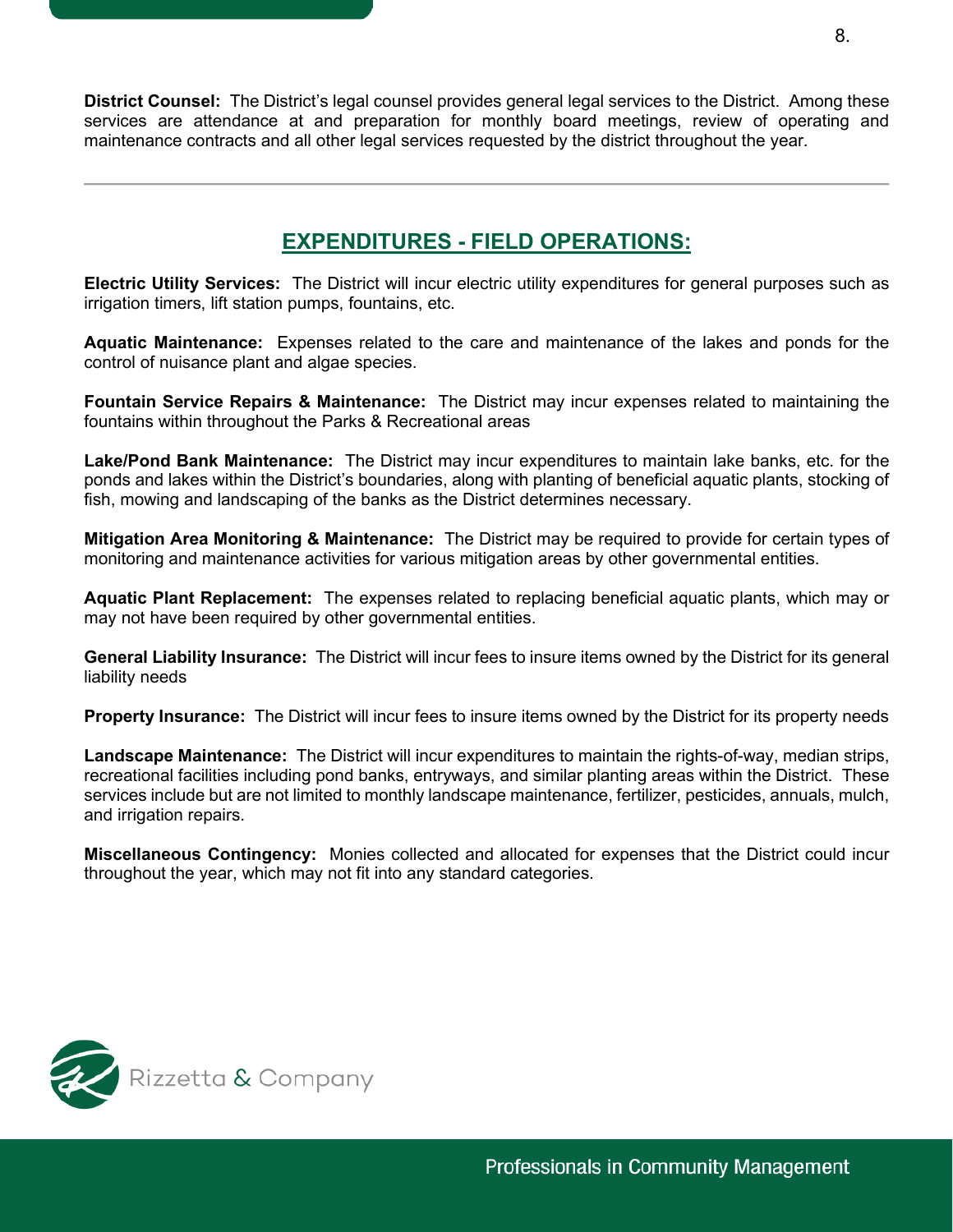## **RESERVE FUND BUDGET ACCOUNT CATEGORY DESCRIPTION**

The Reserve Fund Budget Account Category Descriptions are subject to change at any time depending on its application to the District. Please note, not all Reserve Fund Budget Account Category Descriptions are applicable to the District indicated above. Uses of the descriptions contained herein are intended for general reference.

# **REVENUES:**

**Tax Roll:** The District levies Non-Ad Valorem Special Assessments on all of the assessable property within the District to pay for operating expenditures incurred during the Fiscal Year. The assessments may be collected in two ways. The first is by placing them on the County's Tax Roll, to be collected with the County's Annual Property Tax Billing. This method is only available to land properly platted within the time limits prescribed by the County.

# **EXPENDITURES:**

**Capital Reserve:** Monies collected and allocated for the future repair and replacement of various capital improvements such as club facilities, swimming pools, athletic courts, roads, etc.

**Capital Outlay:** Monies collected and allocated for various projects as they relate to public improvements.